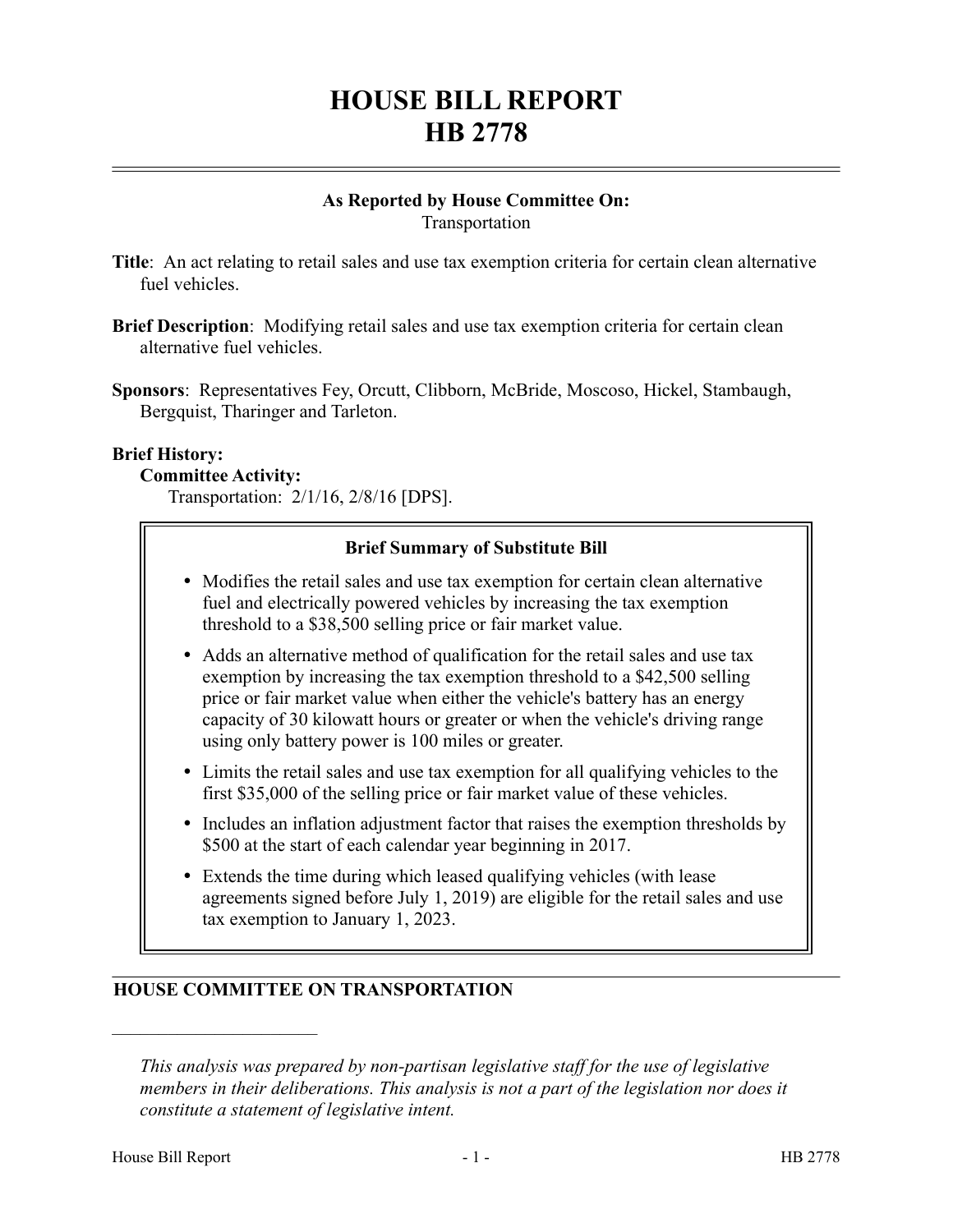**Majority Report**: The substitute bill be substituted therefor and the substitute bill do pass. Signed by 21 members: Representatives Clibborn, Chair; Farrell, Vice Chair; Fey, Vice Chair; Moscoso, Vice Chair; Orcutt, Ranking Minority Member; Hargrove, Assistant Ranking Minority Member; Harmsworth, Assistant Ranking Minority Member; Bergquist, Gregerson, Hickel, Kochmar, McBride, Morris, Ortiz-Self, Pike, Riccelli, Rossetti, Sells, Stambaugh, Tarleton and Young.

**Minority Report**: Do not pass. Signed by 1 member: Representative Shea.

**Minority Report**: Without recommendation. Signed by 1 member: Representative Hayes.

**Staff**: Jennifer Harris (786-7143).

#### **Background**:

#### Retail Sales and Use Taxes.

A "retail sale" is defined as any sale, lease, or rental for any purpose other than for resale, sublease, or subrent. With respect to tangible personal property, "use" is defined as the first act within the state by which the taxpayer takes or assumes dominion or control over the article of tangible personal property (as a consumer) and includes installation, storage, withdrawal from storage, distribution, or any other act preparatory to subsequent actual use or consumption within the state. The current retail sales and use tax rate levied by the state is 6.5 percent.

# Tax Exemption.

As of July 15, 2015, a retail sales and use tax exemption is provided for new passenger cars, light duty trucks, and medium duty passenger vehicles that (1) have a selling price plus tradein property value or that have a fair market value of \$35,000 or less and (2) are either exclusively powered by a clean alternative fuel or use at least one method of propulsion that is capable of being reenergized by an external source of electricity and are capable of traveling at least 30 miles using only battery power. Typical applications of this exemption are for electric vehicles and plug-in hybrid vehicles. "Sales price" and "fair market value" include the value of trade-in property of like kind. This exemption expires July 1, 2019.

Prior to July 1, 2015, a retail sales and use tax exemption was available for new passenger cars, light duty trucks, and medium duty passenger vehicles exclusively powered by a clean alternative fuel for the full selling price or fair market value of the vehicle; this earlier exemption remains applicable to leases with lease agreements that were signed before July 1, 2015. This prior exemption took effect in 2005.

# Account Transfer.

At the end of each quarter, the State Treasurer is required to transfer from the Multimodal Transportation Account to the General Fund the amount that would otherwise have been deposited into the General Fund if not for this tax exemption.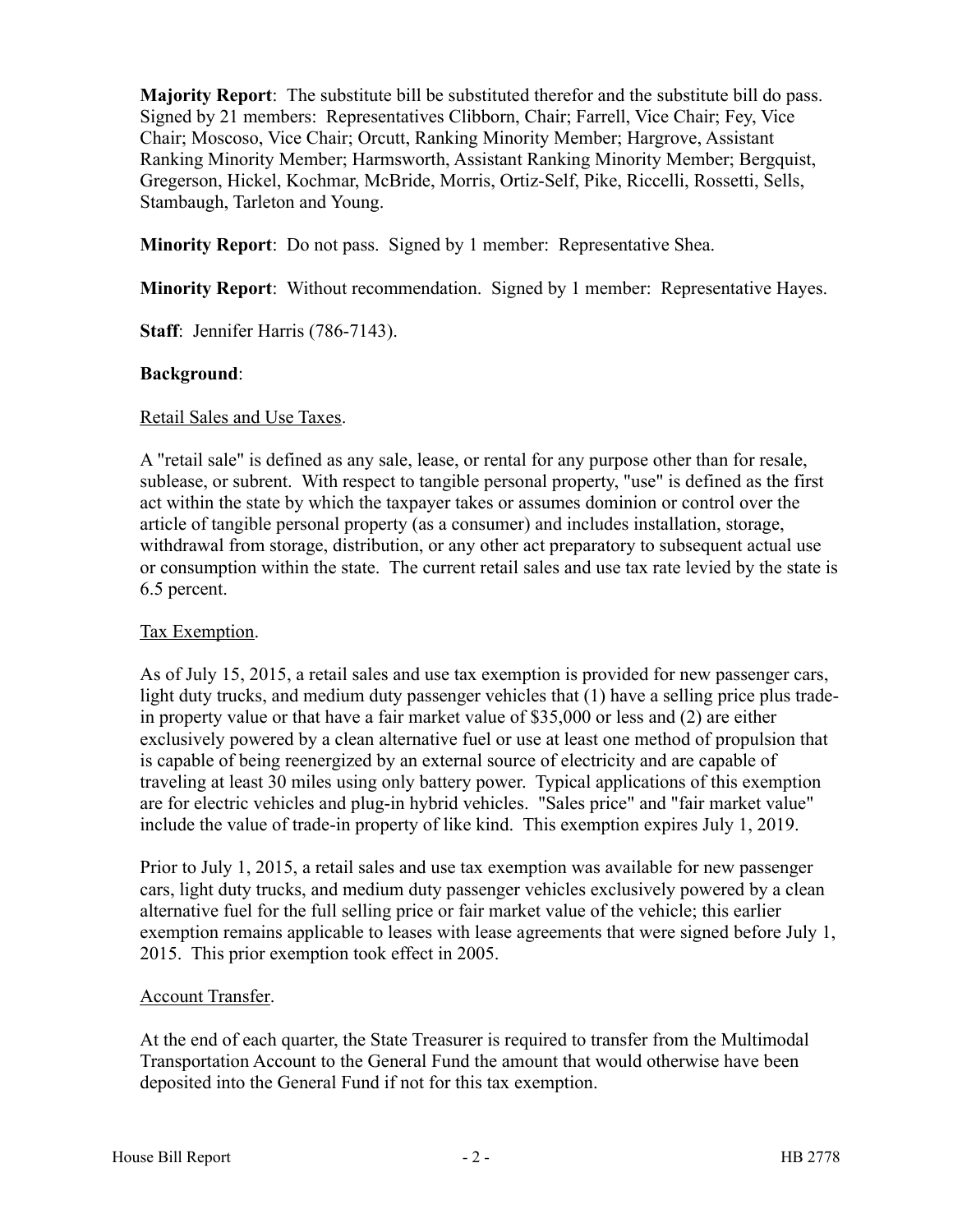## Alternative Fuel Vehicles.

As of July 2015, there were 9,216 battery electric vehicles and 12,930 plug-in hybrid vehicles registered in the state. Of these, a total of 2,337 were purchased and 2,174 were leased in the preceding 12 months.

–––––––––––––––––––––––––––––––––

#### **Summary of Substitute Bill**:

#### Tax Exemption.

The retail sales and use tax exemption is modified for certain clean alternative fuel and electrically powered vehicles by: (1) increasing the tax exemption threshold to a \$38,500 adjusted selling price or adjusted fair market value, and (2) increasing the tax exemption threshold to a \$42,500 adjusted selling price or adjusted fair market value when (a) the vehicle's battery has an energy capacity of 30 kilowatt hours or greater or (b) the vehicle's driving range using only battery power is 100 miles or greater. "Adjusted sales price" and "adjusted fair market value" include the value of trade-in property of like kind. Tax exemption eligibility is capped at \$35,000 per eligible vehicle.

An inflation adjustment factor raises the exemption threshold by \$500 at the start of each calendar year beginning in 2017. The lease payments due before January 1, 2023, on qualifying vehicles with lease agreements signed before July 1, 2019, are eligible for the retail sales and use tax exemption.

The complete retail sales and use tax exemption for lease agreements for applicable vehicles signed prior to July 1, 2015, remains in place. Lease agreements for applicable vehicles signed on or after July 15, 2015, and before July 1, 2016, are eligible for the exemption in place at the time the lease agreement was signed, *i.e.*, are only eligible for an exemption if they have an adjusted fair market value of \$35,000 or less.

#### Account Transfer.

This bill retains the requirement for the amount in retail sales and use taxes that would otherwise be generated if not for this exemption to be transferred from the Multimodal Transportation Account to the General Fund.

#### Tax Preference Performance Statement.

The bill includes a tax preference performance statement as required by law because it extends a current tax preference. As stated in the performance statement, the public policy objective of this exemption is to increase the use of clean alternative fuel vehicles in Washington. The performance statement is identical to the one in place for the current tax exemption.

# **Substitute Bill Compared to Original Bill**: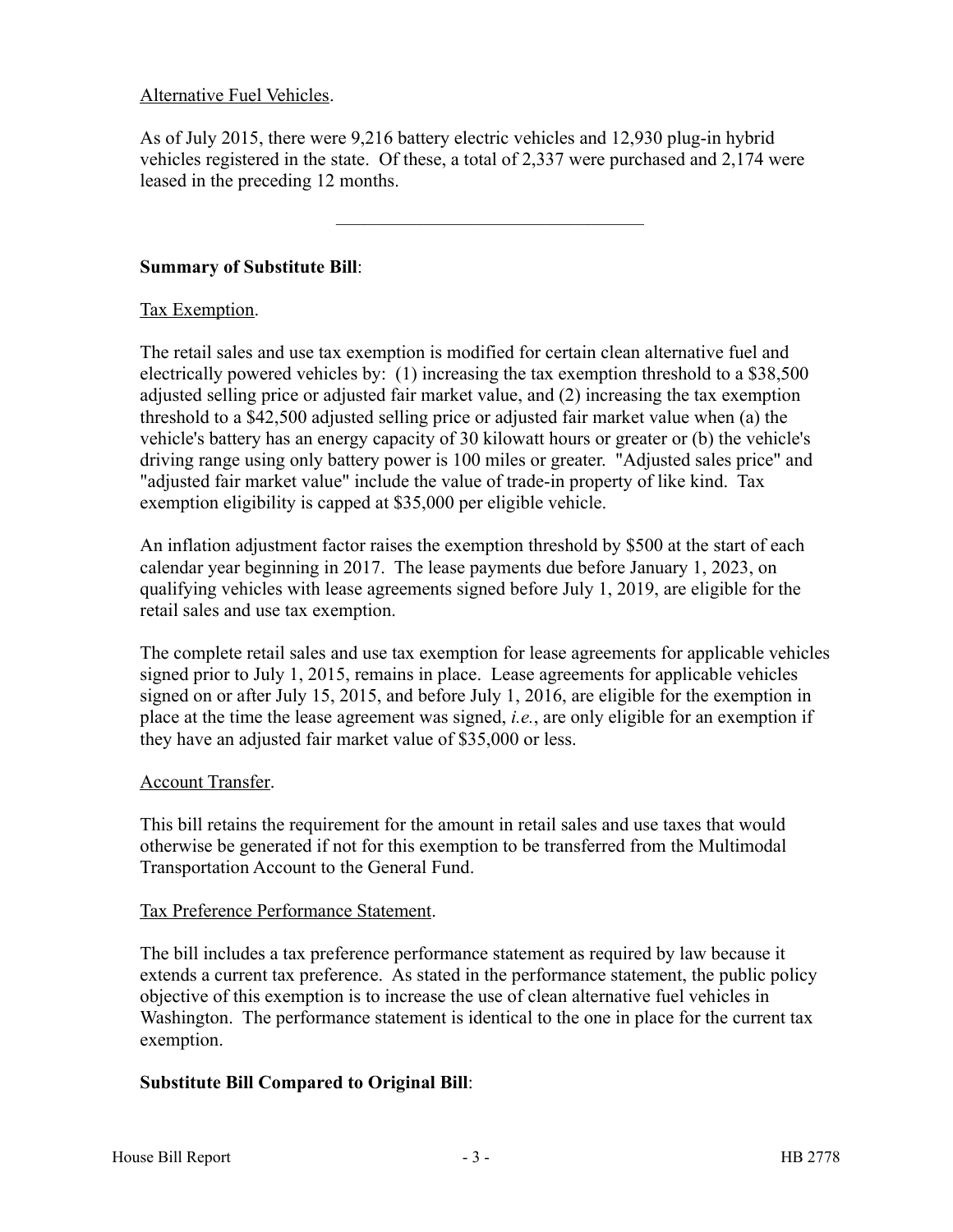The substitute bill: (1) increases the tax exemption threshold for the retail sales and use tax exemption for qualifying vehicles that do not have the minimum required battery energy capacity or driving range to qualify for the higher threshold from a \$37,000 to a \$38,500 selling price or fair market value; (2) limits the retail sales and use tax exemption for all qualifying vehicles to the first \$35,000 of the selling price or fair market value of these vehicles; and (3) extends the time during which leased qualifying vehicles (with lease agreements signed before July 1, 2019) are eligible for the retail sales and use tax exemption by 42 months to January 1, 2023.

–––––––––––––––––––––––––––––––––

**Appropriation**: None.

**Fiscal Note**: Available. New fiscal note requested on February 10, 2016.

**Effective Date of Substitute Bill**: The bill takes effect on July 1, 2016.

# **Staff Summary of Public Testimony**:

(In support) The funding of this tax exemption comes from the multimodal transportation budget primarily, where the previous exemption's funding came out of the General Fund. This legislation improves the current law to address vehicle price increases and technology changes over time. It adds an inflation escalator and includes vehicles with greater battery capacity and driving range for exemption eligibility.

This bill will result in more models qualifying for the exemption than do under current law. It raises the eligibility sales price and incentivizes the advancement of technology to get to longer-range vehicles, which is important to electric vehicle (EV) purchasers. Last year, \$35,000 was selected as the cut-off for eligibility because studies showed that the state sales tax exemption plus the federal tax incentive made the \$35,000 price equivalent to a \$25,000 gas-powered vehicle; this exemption made the price of a gas-powered vehicle and an EV about the same at this price range.

Even though the purchaser will obtain savings on fuel after an EV is purchased, many people are only looking at the up-front cost of an EV and foregoing the purchase of an EV if they cannot afford the price difference between an EV and a gas-powered vehicle. Another hurdle is that many people do not know about the two incentives. This is a consumer-focused piece of legislation rather than manufacturer focused.

The manufacturers of EVs are not located in the state, except for one that produces some parts here. The focus needs to be placed on the consumer because that is who needs to buy these vehicles. This is a reasonable approach. The current law almost did not get through the Legislature. This bill makes some minor adjustments to the current law. The funding for this is coming from the Multimodal Transportation Account, which funds pedestrian, bicycle, and transit projects. If too much is taken from this funding source, pedestrian, bicycle, and transit efforts will be impacted. This bill represents an effort to find a balance between competing interests.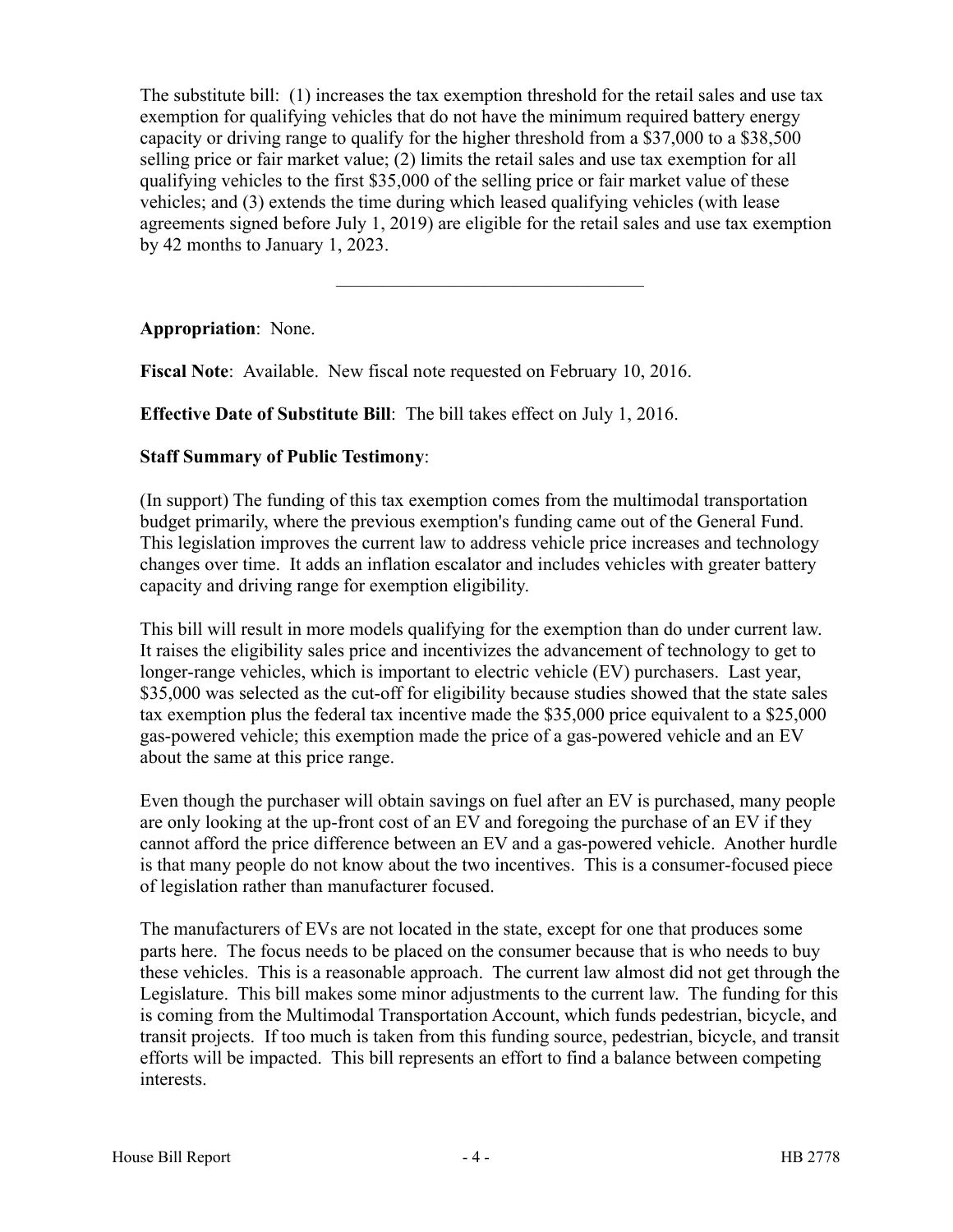Incentives for the EV industry are successful, with market shares of EVs growing and costs of batteries coming down. The battery for a standard 2016 Nissan Leaf is 25 percent larger than for the 2015 model, allowing drivers to travel over a 100-mile range and opening up the possibility of EV ownership to many more residents of Washington. This improved battery resulted in a cost increase of only 6 percent, but this increase has put the model over the current price cap. Adjusting the program will allow Washington to continue to be a leader in the EV revolution across the country.

This bill will accelerate EV adoption in the state. The faster adoption can be accelerated, the faster public health and environmental goals will be realized. Car emissions are the largest component of greenhouse gas emissions in Washington. Electric vehicles can make a real contribution to lowering carbon dioxide emissions. Even the cleanest cars release carbon dioxide and other air pollutants that are linked to smog, aggravate asthma, lead to lung disease, and have other serious health impacts. Communities next to roadways are the most impacted communities and individuals who live in them are usually the ones who can least afford to leave.

Electric vehicles can be powered with electricity produced cleanly in the state, supporting the power sector industry and jobs in Washington, instead of paying for petroleum products produced out of state. As the price of EVs continues to fall, more people will be able to purchase EVs and benefit from their use.

Surveys show that tax incentives and exemptions are extremely important in encouraging people to buy Chevrolet Volts. Revisions to current law are worthwhile, but the cut-off prices in this bill are a little low for the Volt.

(Opposed) BMW has stepped up and brought EV vehicles to the market. A BMW plant in Moses Lake was funded in 2009 and, in 2011, went into full production of carbon fiber for BMW vehicles. BMW made this choice because of the clean renewable hydropower available in Washington, which supports sustainable energy. BMW has invested more than \$300 million and employs 150 employees at the plant. This bill excludes BMWs from qualifying for the tax exemption and puts BMW dealers at a significant disadvantage in the state. This is about the consumer, who should be given options. With enough incentives, the BMW model will become more affordable for people.

Tesla models are expensive but exist to push this technology forward. Tesla is not a new market entrant and depends on the success of its vehicles. The high technology cost of EVs drives its price, but Tesla is dedicated to getting to a lower price. The Model 3, due out later in 2017, will have a price point in the mid-\$30,000 range. But to get to that point, Tesla needs to sell the Model S and Model X in great supply. It costs close to \$1 billion for a new line of a mass market vehicles and the money has to come from somewhere. Tesla needs to sell higher priced models to get to the technology for lower priced EVs. Diversity in platforms and market levels is essential to proving that the EV market is here to stay. The policies this bill puts in place are antithetical to that purpose.

Current Tesla models have a range of 270 miles, which is class and industry leading in the EV market. Excluding the longest-range vehicles while trying to promote these technologies does not make sense. This legislation does not address the issue of providing an exemption